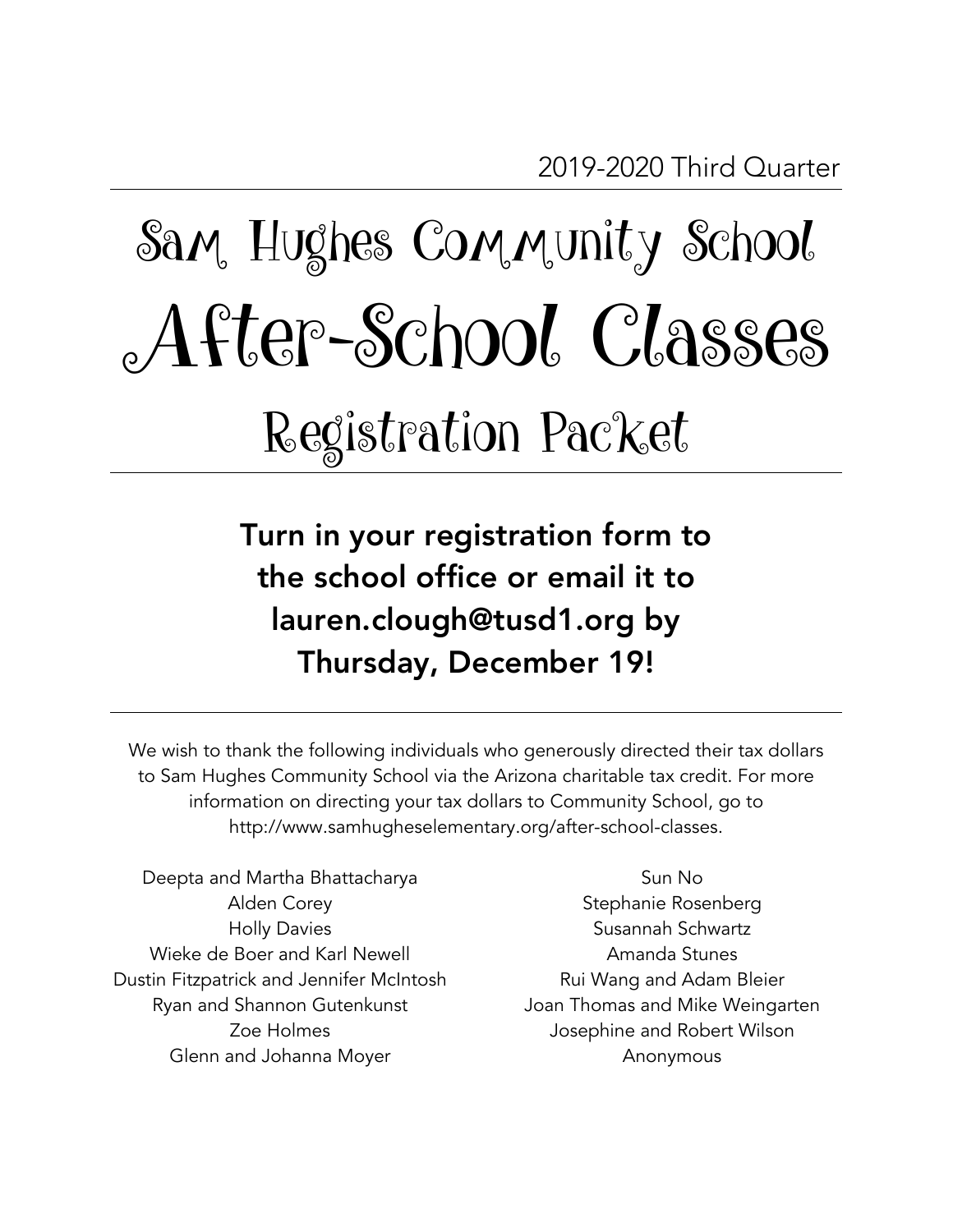#### **Dates and Times**

After-school classes start Thursday, January 16, and run through Thursday, March 12. Classes run from 2:45 p.m. to 4 p.m. The Wednesday schedule is 1:45 p.m. to 3 p.m. Note that there are no classes on:

- January 20 (Martin Luther King Day)
- February 13-14 (Parent/Teacher Conferences)
- February 20-21 (Rodeo Days)

#### **How To Sign Up**

In an effort to make registration more convenient for parents, we are piloting a new process. Parents should drop off their registration forms in the school office or email them to lauren.clough@tusd1.org by December 19. We will email you a bill for your classes that you can pay online. No need to wait in line!

For classes that have more kids interested than spots, we will hold a lottery to fill the spots. We know of other schools using lotteries for enrichment classes with success. Siblings will be kept together in the lottery. For the two classes with a very high level of interest, robotics and cooking, students can take the class only once in a school year. If you have a child taking robotics or cooking now, that child cannot enter the lottery to take it again in January.

Carefully describe your course preferences on the registration form so that we can enroll your child in the correct classes. Take care to legibly write your email address as this is how we will contact you.

Most classes need an enrollment minimum of ten students or they are in danger of being cancelled. Grade ranges for each class have been intentionally set, often for pedagogical reasons or instructor preference. We cannot guarantee enrollment in any class, nor do we "hold" spots for future sessions.

## **Cost**

Each class has its tuition indicated in the course schedule. Some classes are more expensive because they run longer (robotics) or because they are taught by an outside vendor (capoeira, drama and magic). There are no refunds for Community School courses. However, your child can switch to another subject as space allows.

#### **School Dismissal**

At school dismissal, all Community Schools students will meet in the courtyard for their healthful snack. Please make sure that your student(s) knows to meet in the courtyard for snack time. Younger students will be picked up from their classroom.

#### **Pick-Up Procedures**

Please indicate on the registration form if your child is walking/biking home, has parent pick-up, or attends Crew Club. For parent pick-up, parents and guardians should pick up students in the classroom promptly at 4 p.m. (3 p.m. Wednesdays). Please bring identification for the first couple sessions while instructors and parents get to know one another. Students attending Crew Club will be walked to the